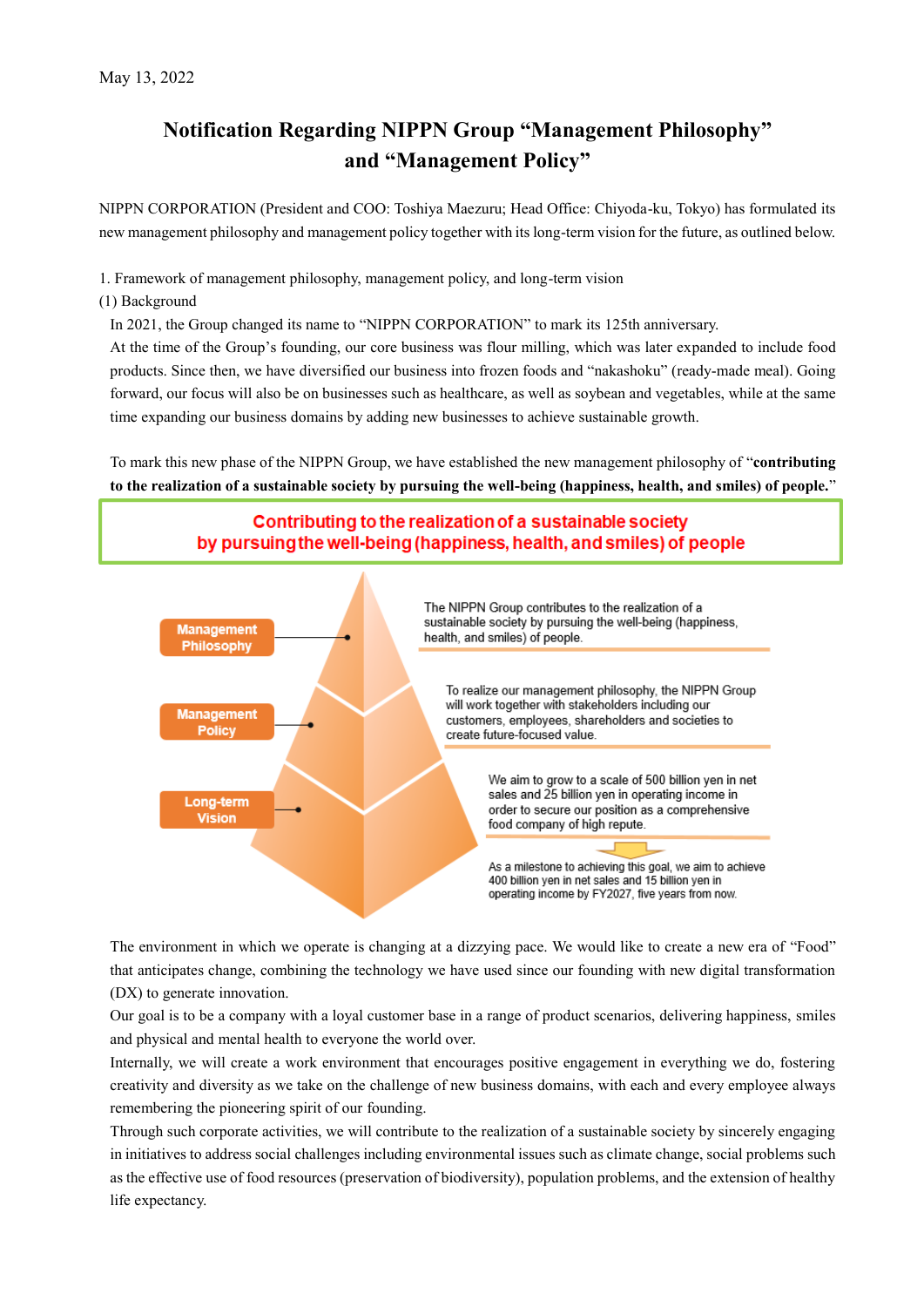(2) Management policy

Based on our management philosophy, we have established the following management policy.

The NIPPN Group will work with stakeholders to create future-focused value with the goal of ensuring people's wellbeing (happiness, health, and smiles) and contributing to the realization of a sustainable society.

| Together with our<br>customers | We deliver health and smiles to all customers through "Food<br>experience". We will create a new era of "Food" by developing<br>products and services that anticipate change, harnessing the<br>technological capabilities, which have been developed since our<br>founding, and the DX. |
|--------------------------------|------------------------------------------------------------------------------------------------------------------------------------------------------------------------------------------------------------------------------------------------------------------------------------------|
| Together with our              | We are committed to solving social issues with enthusiasm and                                                                                                                                                                                                                            |
| employees                      | passion within a fair and open corporate culture.                                                                                                                                                                                                                                        |
| Together with our              | We will work to enhance corporate value through highly transparent                                                                                                                                                                                                                       |
| shareholders                   | information disclosure and dialogue with shareholders.                                                                                                                                                                                                                                   |
| Together with society          | As a resilient company that practices ESG management, we are<br>committed to working with our partners both within and outside of<br>Japan with a focus on the actual situation in Japan and overseas to<br>create a better society and a better planet.                                 |

## 2. Long-term vision

### (1) Level of growth envisioned by the NIPPN Group

We aim to grow to a scale of 500 billion yen in net sales and 25 billion yen in operating income in order to secure our position as a comprehensive food company of high repute.

As a milestone to achieving this goal, we aim to achieve 400 billion yen in net sales and 15 billion yen in operating income by 2026, five years from now, by strengthening our revenue base while building up sales through organic growth, as well as enhancing inorganic growth.



N.B. The figures for FY2021 have been adjusted retroactively due to a change in accounting policy.